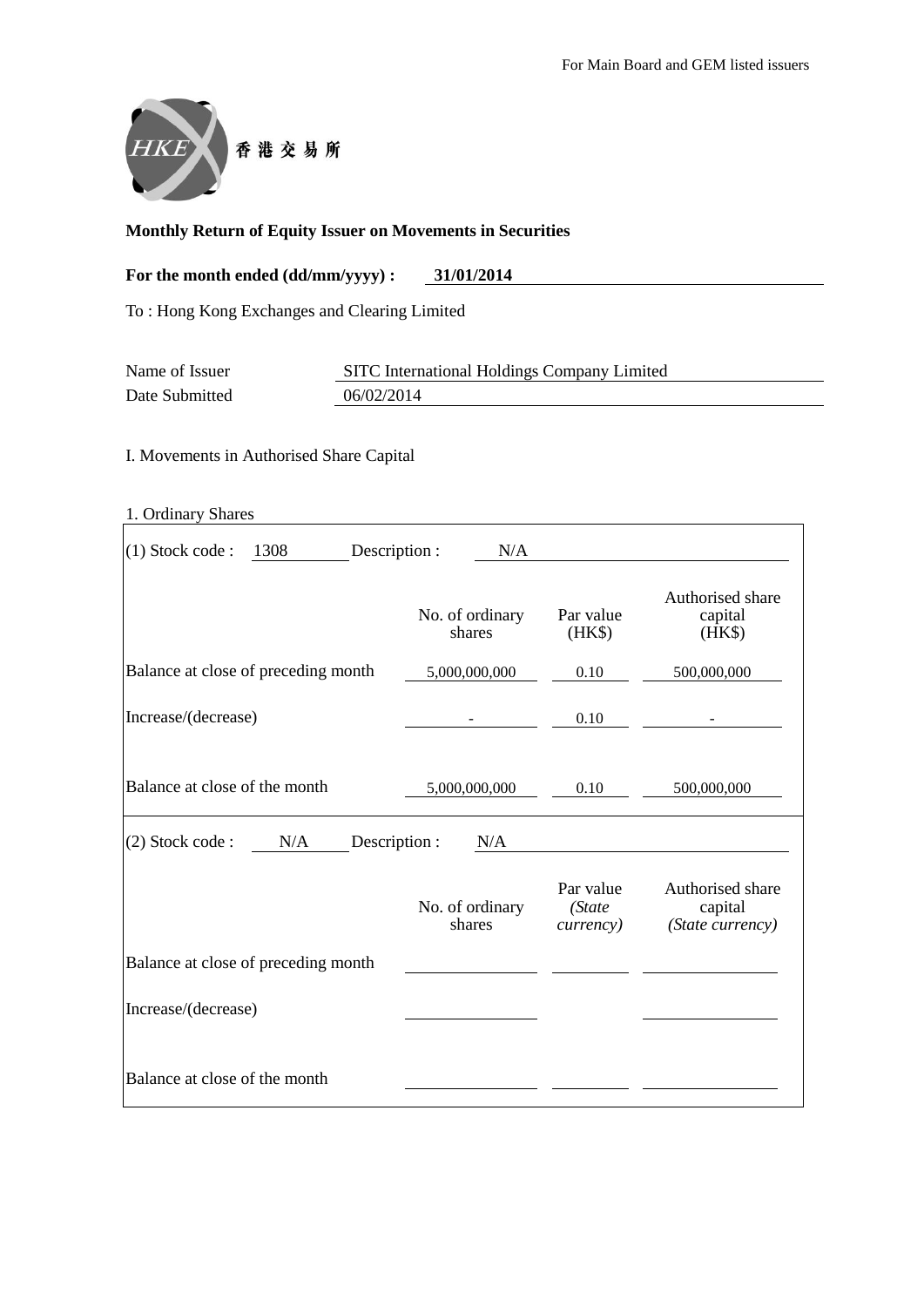# 2. Preference Shares

| Stock code:                         | N/A | Description : | N/A                         |                                          |                                                 |
|-------------------------------------|-----|---------------|-----------------------------|------------------------------------------|-------------------------------------------------|
|                                     |     |               | No. of preference<br>shares | Par value<br>(State<br><i>currency</i> ) | Authorised share<br>capital<br>(State currency) |
| Balance at close of preceding month |     |               |                             |                                          |                                                 |
| Increase/(decrease)                 |     |               |                             |                                          |                                                 |
| Balance at close of the month       |     |               |                             |                                          |                                                 |

## 3. Other Classes of Shares

| Stock code:                         | N/A | Description : | N/A                               |                                           |                                                 |
|-------------------------------------|-----|---------------|-----------------------------------|-------------------------------------------|-------------------------------------------------|
|                                     |     |               | No. of other<br>classes of shares | Par value<br>(State)<br><i>currency</i> ) | Authorised share<br>capital<br>(State currency) |
| Balance at close of preceding month |     |               |                                   |                                           |                                                 |
| Increase/(decrease)                 |     |               |                                   |                                           |                                                 |
| Balance at close of the month       |     |               |                                   |                                           |                                                 |

Total authorised share capital at the end of the month : **HK\$500,000,000**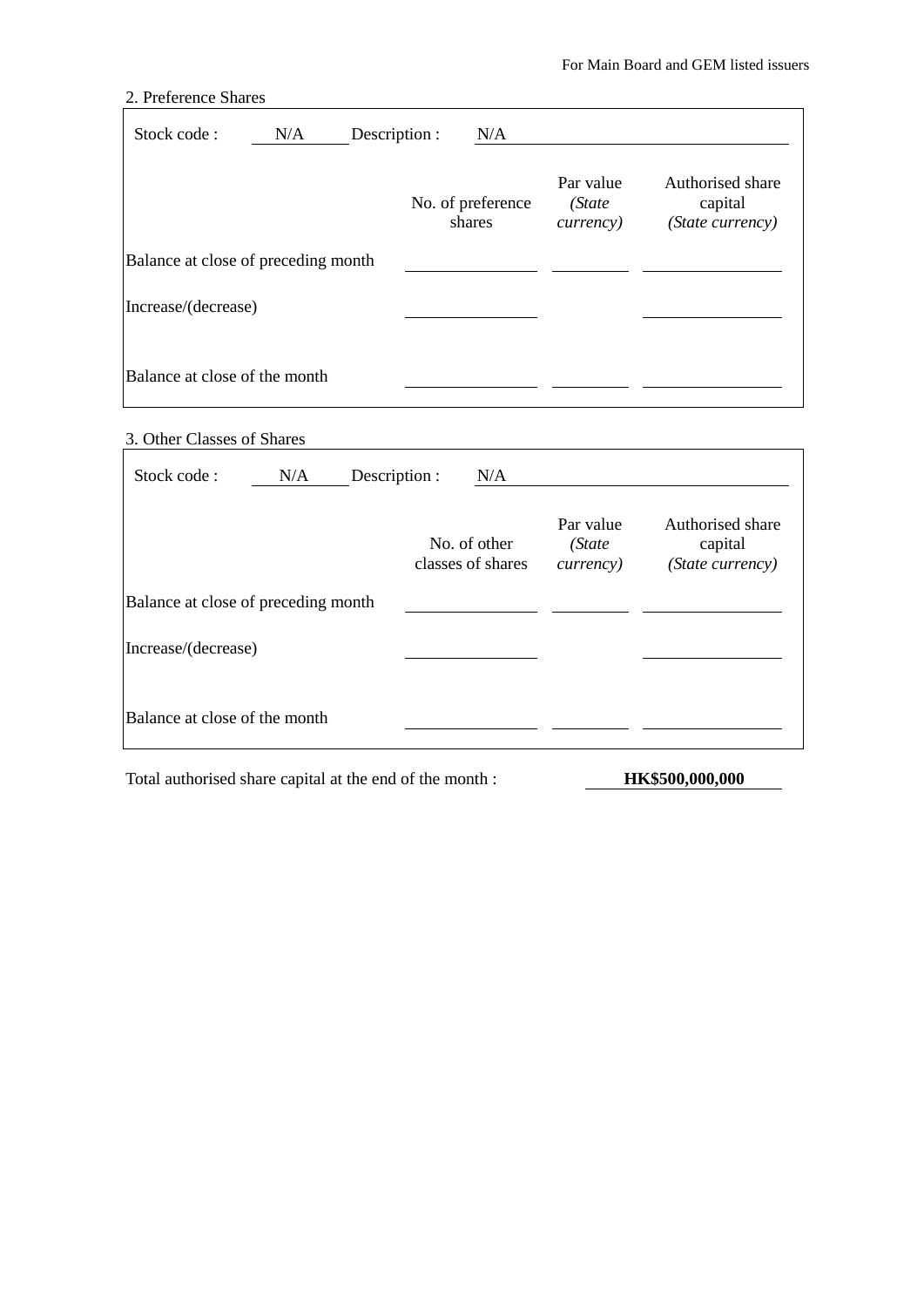## II. Movements in Issued Share Capital

|                                          | No. of ordinary shares |     |        | No of preference No. of other classes |  |
|------------------------------------------|------------------------|-----|--------|---------------------------------------|--|
|                                          |                        | (2) | shares | of shares                             |  |
| Balance at close of<br>preceding month   | 2,585,273,000          |     |        |                                       |  |
| Increase/ (decrease)<br>during the month | 151,000                |     |        |                                       |  |
| Balance at close of the<br>month         | 2,585,424,000          |     |        |                                       |  |

III. Details of Movements in Issued Share Capital

Share Options (under Share Option Schemes of the Issuer)

| Particulars of share<br>option scheme<br>including EGM<br>approval date<br>(dd/mm/yyyy) and |         | Movement during the month | No. of new shares of<br>issuer issued during<br>the month pursuant<br>thereto | No. of new<br>shares of issuer<br>which may be<br>issued pursuant<br>thereto as at<br>close of the |         |             |
|---------------------------------------------------------------------------------------------|---------|---------------------------|-------------------------------------------------------------------------------|----------------------------------------------------------------------------------------------------|---------|-------------|
| class of shares<br>issuable                                                                 | Granted | Exercised                 | Cancelled                                                                     | Lapsed                                                                                             |         | month       |
| 1. Share                                                                                    |         |                           |                                                                               |                                                                                                    |         |             |
| <b>Option Scheme</b>                                                                        |         |                           |                                                                               |                                                                                                    |         |             |
| adopted on 10                                                                               |         |                           |                                                                               |                                                                                                    |         |             |
| September 2010                                                                              |         |                           |                                                                               |                                                                                                    |         |             |
| $($ / /                                                                                     |         |                           |                                                                               |                                                                                                    |         |             |
| 258,977,000                                                                                 |         | 151,000                   |                                                                               |                                                                                                    |         | 258,826,000 |
| shares                                                                                      |         |                           |                                                                               |                                                                                                    |         |             |
| (Note 1)                                                                                    |         |                           |                                                                               |                                                                                                    |         |             |
| 2. Pre-IPO<br>Share Option                                                                  |         |                           |                                                                               |                                                                                                    |         |             |
| Scheme adopted                                                                              |         |                           |                                                                               |                                                                                                    |         |             |
| on 10 September                                                                             |         |                           |                                                                               |                                                                                                    |         |             |
| 2010                                                                                        |         |                           |                                                                               |                                                                                                    |         |             |
|                                                                                             |         |                           |                                                                               |                                                                                                    |         |             |
| 71,320,000                                                                                  |         |                           |                                                                               |                                                                                                    |         |             |
| shares                                                                                      |         |                           |                                                                               | 180,000                                                                                            |         | 71,140,000  |
| (Note 1)                                                                                    |         |                           |                                                                               |                                                                                                    |         |             |
| 3. N/A                                                                                      |         |                           |                                                                               |                                                                                                    |         |             |
|                                                                                             |         |                           |                                                                               |                                                                                                    |         |             |
|                                                                                             |         |                           |                                                                               |                                                                                                    |         |             |
| shares                                                                                      |         |                           |                                                                               |                                                                                                    |         |             |
| (Note 1)                                                                                    |         |                           |                                                                               |                                                                                                    |         |             |
|                                                                                             |         |                           | Total A. (Ordinary shares)                                                    |                                                                                                    | 151,000 |             |
|                                                                                             |         |                           |                                                                               | (Preference shares)                                                                                | N/A     |             |
|                                                                                             |         |                           |                                                                               | (Other class)                                                                                      | N/A     |             |
| Total funds raised during the month from exercise of                                        |         |                           |                                                                               |                                                                                                    |         |             |
| options (State currency)                                                                    |         |                           | HK\$297,168                                                                   |                                                                                                    |         |             |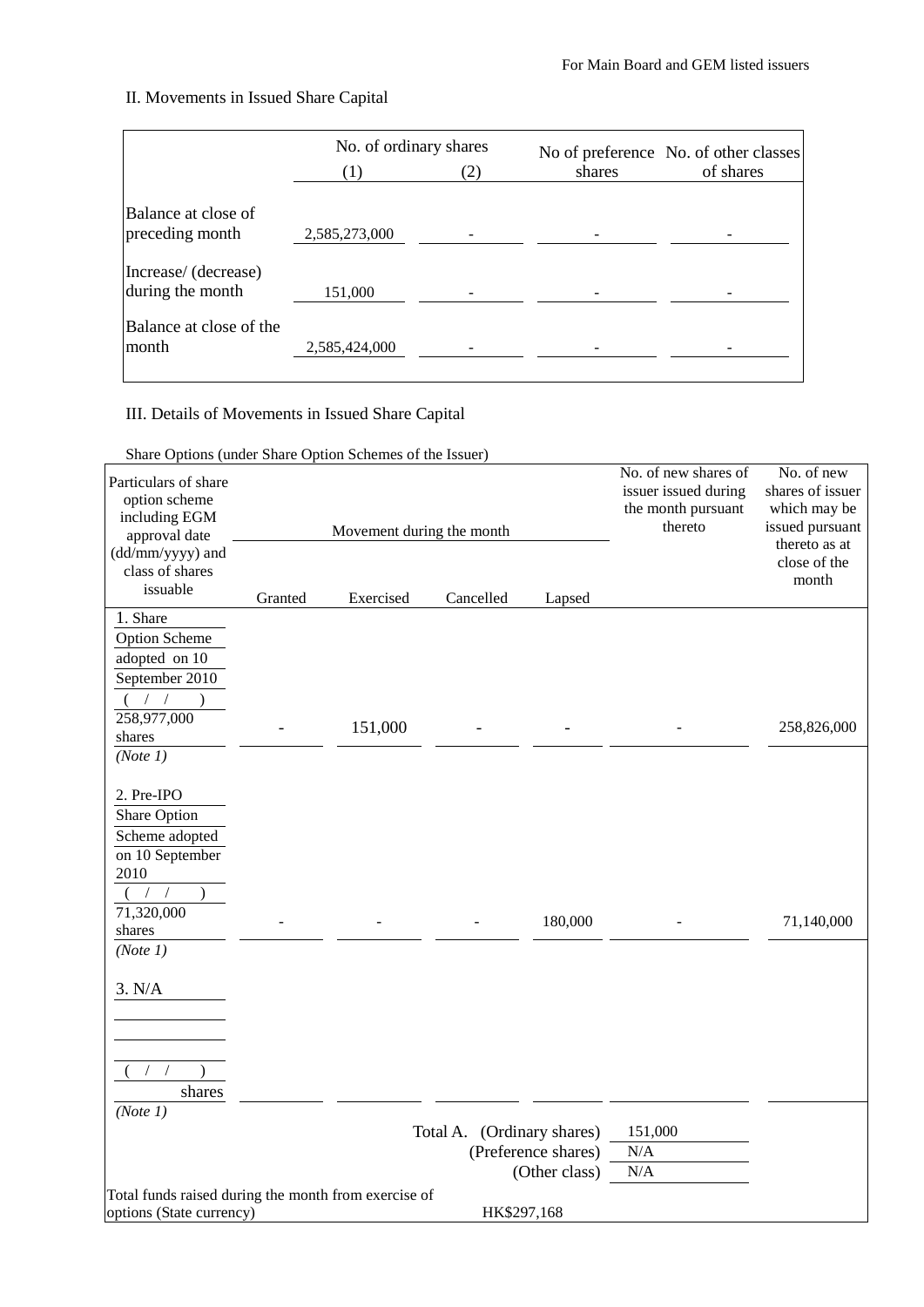|                                                                                                                                                    | Currency of Nominal value at                    | Exercised           | Nominal value                                                         | No. of new<br>shares of<br>during the<br>month<br>pursuant<br>thereto | No. of new<br>shares of<br>issuer issued issuer which<br>may be<br>issued<br>pursuant<br>thereto as at<br>close of the |
|----------------------------------------------------------------------------------------------------------------------------------------------------|-------------------------------------------------|---------------------|-----------------------------------------------------------------------|-----------------------------------------------------------------------|------------------------------------------------------------------------------------------------------------------------|
| Description of warrants<br>(Date of expiry - dd/mm/yyyy)                                                                                           | nominal<br>close of<br>preceding month<br>value | during the<br>month | at close of the<br>month                                              |                                                                       | month                                                                                                                  |
| 1. N/A                                                                                                                                             |                                                 |                     |                                                                       |                                                                       |                                                                                                                        |
|                                                                                                                                                    |                                                 |                     |                                                                       |                                                                       |                                                                                                                        |
| $\sqrt{2}$<br>$\sqrt{2}$<br>$\lambda$<br>Stock code (if listed)<br>Class of shares<br>issuable (Note 1)<br>Subscription price<br>EGM approval date |                                                 |                     |                                                                       |                                                                       |                                                                                                                        |
| (if applicable)                                                                                                                                    |                                                 |                     |                                                                       |                                                                       |                                                                                                                        |
| (dd/mm/yyyy)<br>N/A<br>2.                                                                                                                          |                                                 |                     |                                                                       |                                                                       |                                                                                                                        |
| 1/<br>$\lambda$                                                                                                                                    |                                                 |                     |                                                                       |                                                                       |                                                                                                                        |
| Stock code (if listed)<br>Class of shares<br>issuable (Note 1)<br>Subscription price                                                               |                                                 |                     |                                                                       |                                                                       |                                                                                                                        |
| EGM approval date<br>(if applicable)<br>(dd/mm/yyyy)<br>N/A<br>3.                                                                                  |                                                 |                     |                                                                       |                                                                       |                                                                                                                        |
|                                                                                                                                                    |                                                 |                     |                                                                       |                                                                       |                                                                                                                        |
| $\frac{1}{2}$<br>$\mathcal{L}$<br>Stock code (if listed)<br>Class of shares<br>issuable (Note 1)                                                   |                                                 |                     |                                                                       |                                                                       |                                                                                                                        |
| Subscription price<br>EGM approval date<br>(if applicable)<br>(dd/mm/yyyy)                                                                         | $($ $/$ $/$ $)$ $)$                             |                     |                                                                       |                                                                       |                                                                                                                        |
| N/A<br>4.                                                                                                                                          |                                                 |                     |                                                                       |                                                                       |                                                                                                                        |
| $1/2$ )<br>$\left($<br>Stock code (if listed)<br>Class of shares<br>issuable (Note 1)<br>Subscription price                                        |                                                 |                     |                                                                       |                                                                       |                                                                                                                        |
| EGM approval date<br>(if applicable)<br>(dd/mm/yyyy)                                                                                               | $($ / / )                                       |                     |                                                                       |                                                                       |                                                                                                                        |
|                                                                                                                                                    |                                                 | Total B.            | (Ordinary shares) N/A<br>(Preference shares) N/A<br>(Other class) N/A |                                                                       |                                                                                                                        |

## Warrants to Issue Shares of the Issuer which are to be Listed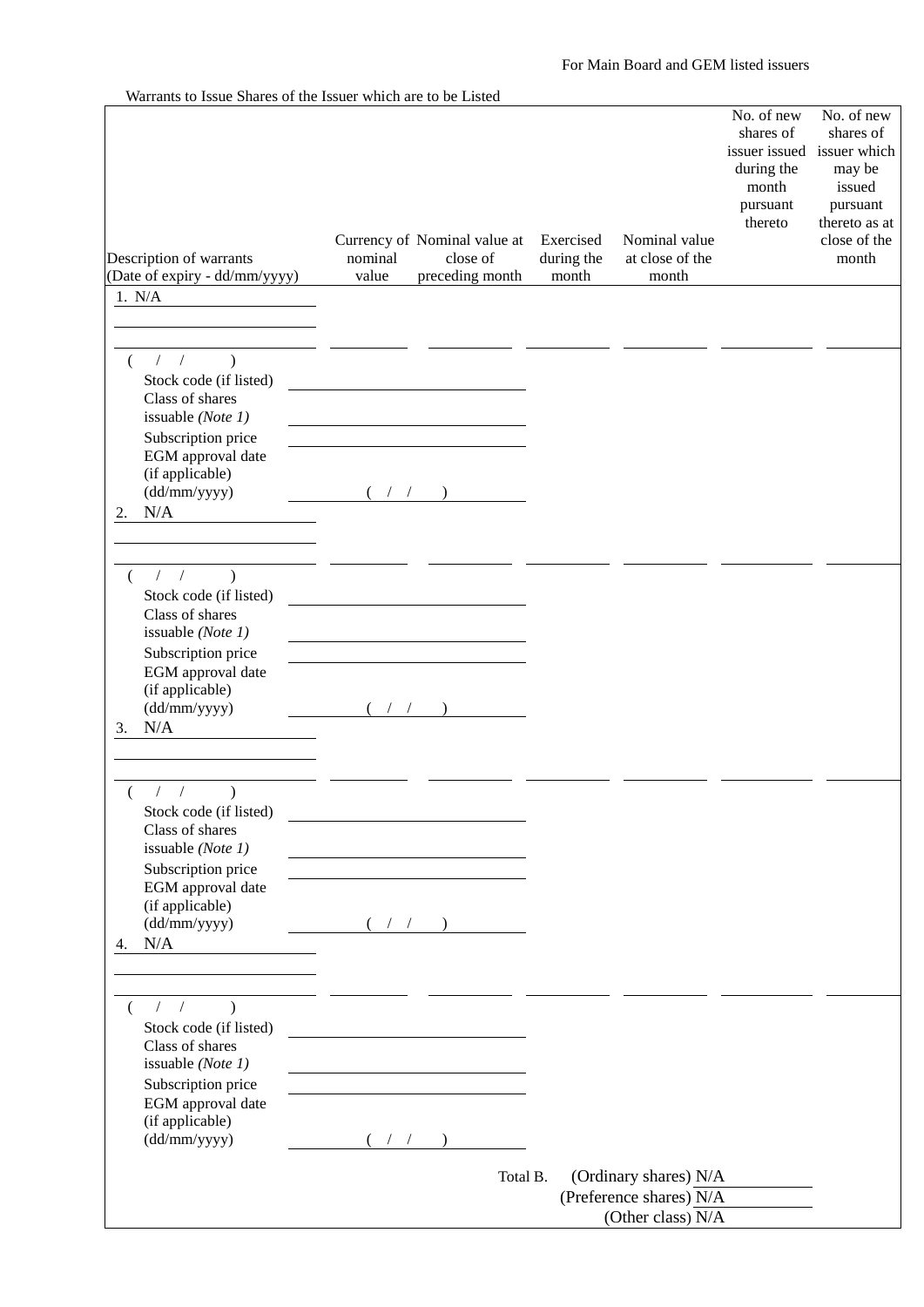#### For Main Board and GEM listed issuers

|                                           | $\frac{1}{2}$<br>Currency of Amount at close<br>amount | of preceding | Converted<br>during the | Amount at<br>close of the      | No. of new<br>shares of<br>during the<br>month<br>pursuant<br>thereto | No. of new<br>shares of<br>issuer issued issuer which<br>may be<br>issued<br>pursuant<br>thereto as at<br>close of the<br>month |
|-------------------------------------------|--------------------------------------------------------|--------------|-------------------------|--------------------------------|-----------------------------------------------------------------------|---------------------------------------------------------------------------------------------------------------------------------|
| Class and description                     | outstanding                                            | month        | month                   | month                          |                                                                       |                                                                                                                                 |
| 1. N/A                                    |                                                        |              |                         |                                |                                                                       |                                                                                                                                 |
|                                           |                                                        |              |                         |                                |                                                                       |                                                                                                                                 |
|                                           |                                                        |              |                         |                                |                                                                       |                                                                                                                                 |
|                                           |                                                        |              |                         |                                |                                                                       |                                                                                                                                 |
| Stock code (if listed)                    |                                                        |              |                         |                                |                                                                       |                                                                                                                                 |
| Class of shares                           |                                                        |              |                         |                                |                                                                       |                                                                                                                                 |
| issuable (Note 1)                         |                                                        |              |                         |                                |                                                                       |                                                                                                                                 |
| Subscription price                        |                                                        |              |                         |                                |                                                                       |                                                                                                                                 |
| EGM approval date                         |                                                        |              |                         |                                |                                                                       |                                                                                                                                 |
| (if applicable)<br>(dd/mm/yyyy))          | $($ $/$ $/$ $)$                                        |              |                         |                                |                                                                       |                                                                                                                                 |
|                                           |                                                        |              |                         |                                |                                                                       |                                                                                                                                 |
| 2. N/A                                    |                                                        |              |                         |                                |                                                                       |                                                                                                                                 |
|                                           |                                                        |              |                         |                                |                                                                       |                                                                                                                                 |
|                                           |                                                        |              |                         |                                |                                                                       |                                                                                                                                 |
|                                           |                                                        |              |                         |                                |                                                                       |                                                                                                                                 |
| Stock code (if listed)<br>Class of shares |                                                        |              |                         |                                |                                                                       |                                                                                                                                 |
| issuable (Note 1)                         |                                                        |              |                         |                                |                                                                       |                                                                                                                                 |
| Subscription price                        |                                                        |              |                         |                                |                                                                       |                                                                                                                                 |
| EGM approval date                         |                                                        |              |                         |                                |                                                                       |                                                                                                                                 |
| (if applicable)                           |                                                        |              |                         |                                |                                                                       |                                                                                                                                 |
| (dd/mm/yyyy)                              |                                                        |              |                         |                                |                                                                       |                                                                                                                                 |
| 3. N/A                                    |                                                        |              |                         |                                |                                                                       |                                                                                                                                 |
|                                           |                                                        |              |                         |                                |                                                                       |                                                                                                                                 |
|                                           |                                                        |              |                         |                                |                                                                       |                                                                                                                                 |
|                                           |                                                        |              |                         |                                |                                                                       |                                                                                                                                 |
| Stock code (if listed)                    |                                                        |              |                         |                                |                                                                       |                                                                                                                                 |
| Class of shares                           |                                                        |              |                         |                                |                                                                       |                                                                                                                                 |
| issuable (Note 1)                         |                                                        |              |                         |                                |                                                                       |                                                                                                                                 |
| Subscription price                        |                                                        |              |                         |                                |                                                                       |                                                                                                                                 |
| EGM approval date                         |                                                        |              |                         |                                |                                                                       |                                                                                                                                 |
| (if applicable)                           |                                                        |              |                         |                                |                                                                       |                                                                                                                                 |
| (dd/mm/yyyy)                              | $($ / $/$ )                                            |              |                         |                                |                                                                       |                                                                                                                                 |
| 4. N/A                                    |                                                        |              |                         |                                |                                                                       |                                                                                                                                 |
|                                           |                                                        |              |                         |                                |                                                                       |                                                                                                                                 |
|                                           |                                                        |              |                         |                                |                                                                       |                                                                                                                                 |
|                                           |                                                        |              |                         |                                |                                                                       |                                                                                                                                 |
| Stock code (if listed)                    |                                                        |              |                         |                                |                                                                       |                                                                                                                                 |
| Class of shares                           |                                                        |              |                         |                                |                                                                       |                                                                                                                                 |
| issuable (Note 1)<br>Subscription price   |                                                        |              |                         |                                |                                                                       |                                                                                                                                 |
| EGM approval date                         |                                                        |              |                         |                                |                                                                       |                                                                                                                                 |
| (if applicable)                           |                                                        |              |                         |                                |                                                                       |                                                                                                                                 |
| (dd/mm/yyyy)                              | $($ / / $)$                                            |              |                         |                                |                                                                       |                                                                                                                                 |
|                                           |                                                        |              |                         | Total C. (Ordinary shares) N/A |                                                                       |                                                                                                                                 |
|                                           |                                                        |              |                         | (Preference shares) N/A        |                                                                       |                                                                                                                                 |
|                                           |                                                        |              |                         | (Other class) N/A              |                                                                       |                                                                                                                                 |
|                                           |                                                        |              |                         |                                |                                                                       |                                                                                                                                 |

#### Convertibles (i.e. Convertible into Shares of the Issuer which are to be Listed)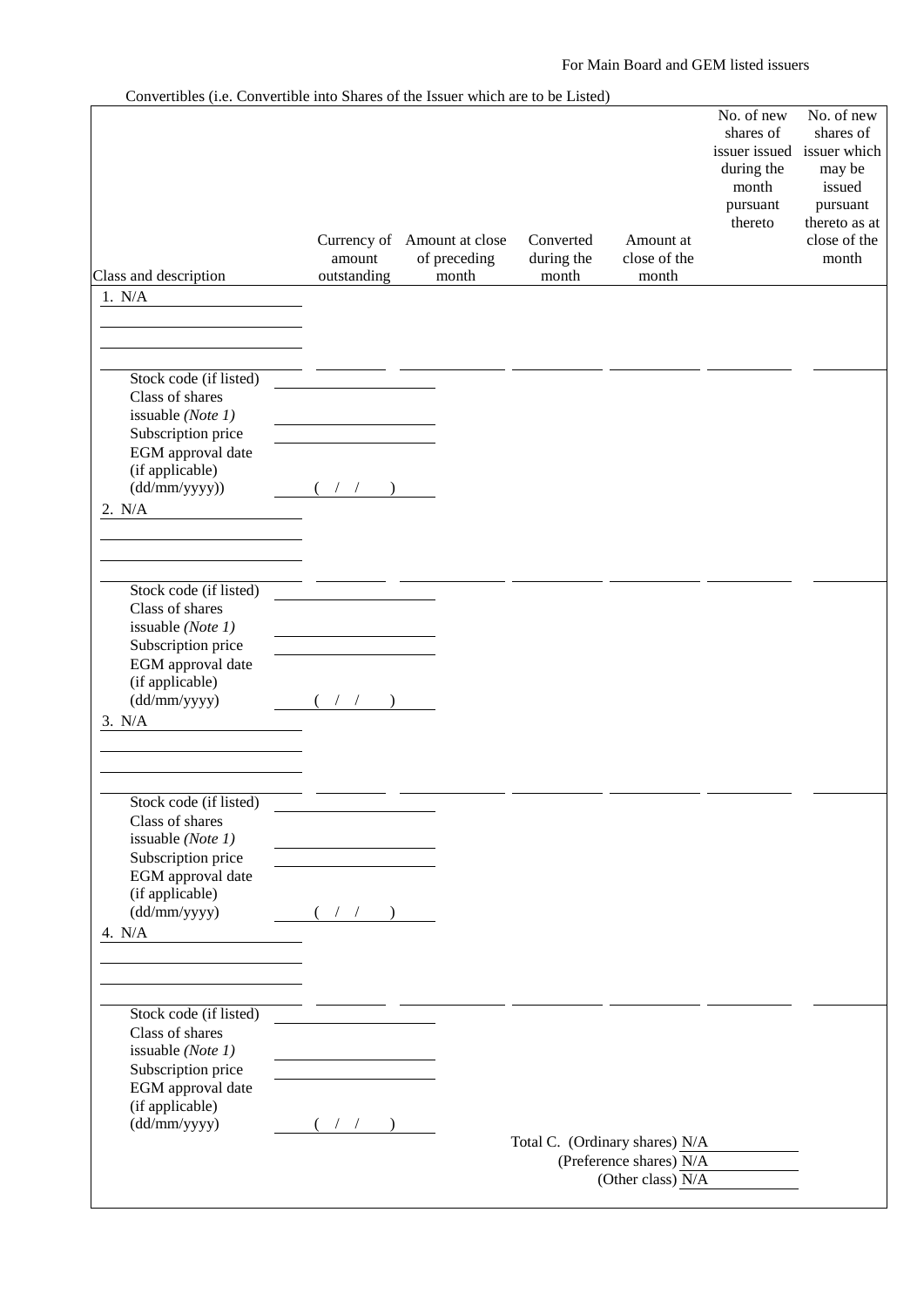Any other Agreements or Arrangements to Issue Shares of the Issuer which are to be Listed, including Options (other than under Share Option Schemes)

| Full particulars including EGM approval date (dd/mm/yyyy),<br>if applicable, and class of shares issuable: | No. of new shares of<br>issuer issued during<br>the month pursuant<br>thereto | No. of new shares of<br>issuer which may be<br>issued pursuant thereto<br>as at close of the month |
|------------------------------------------------------------------------------------------------------------|-------------------------------------------------------------------------------|----------------------------------------------------------------------------------------------------|
| 1. N/A                                                                                                     |                                                                               |                                                                                                    |
|                                                                                                            |                                                                               |                                                                                                    |
|                                                                                                            |                                                                               |                                                                                                    |
| Ordinary shares (Note 1)                                                                                   |                                                                               |                                                                                                    |
|                                                                                                            |                                                                               |                                                                                                    |
| N/A<br>2.                                                                                                  |                                                                               |                                                                                                    |
|                                                                                                            |                                                                               |                                                                                                    |
|                                                                                                            |                                                                               |                                                                                                    |
| (Note 1)                                                                                                   |                                                                               |                                                                                                    |
| 3.<br>N/A                                                                                                  |                                                                               |                                                                                                    |
|                                                                                                            |                                                                               |                                                                                                    |
|                                                                                                            |                                                                               |                                                                                                    |
| shares (Note 1)                                                                                            |                                                                               |                                                                                                    |
|                                                                                                            |                                                                               |                                                                                                    |
| Total D.<br>(Ordinary shares)                                                                              | Nil                                                                           |                                                                                                    |
| (Preference shares)                                                                                        | N/A                                                                           |                                                                                                    |
| (Other class)                                                                                              | N/A                                                                           |                                                                                                    |
|                                                                                                            |                                                                               |                                                                                                    |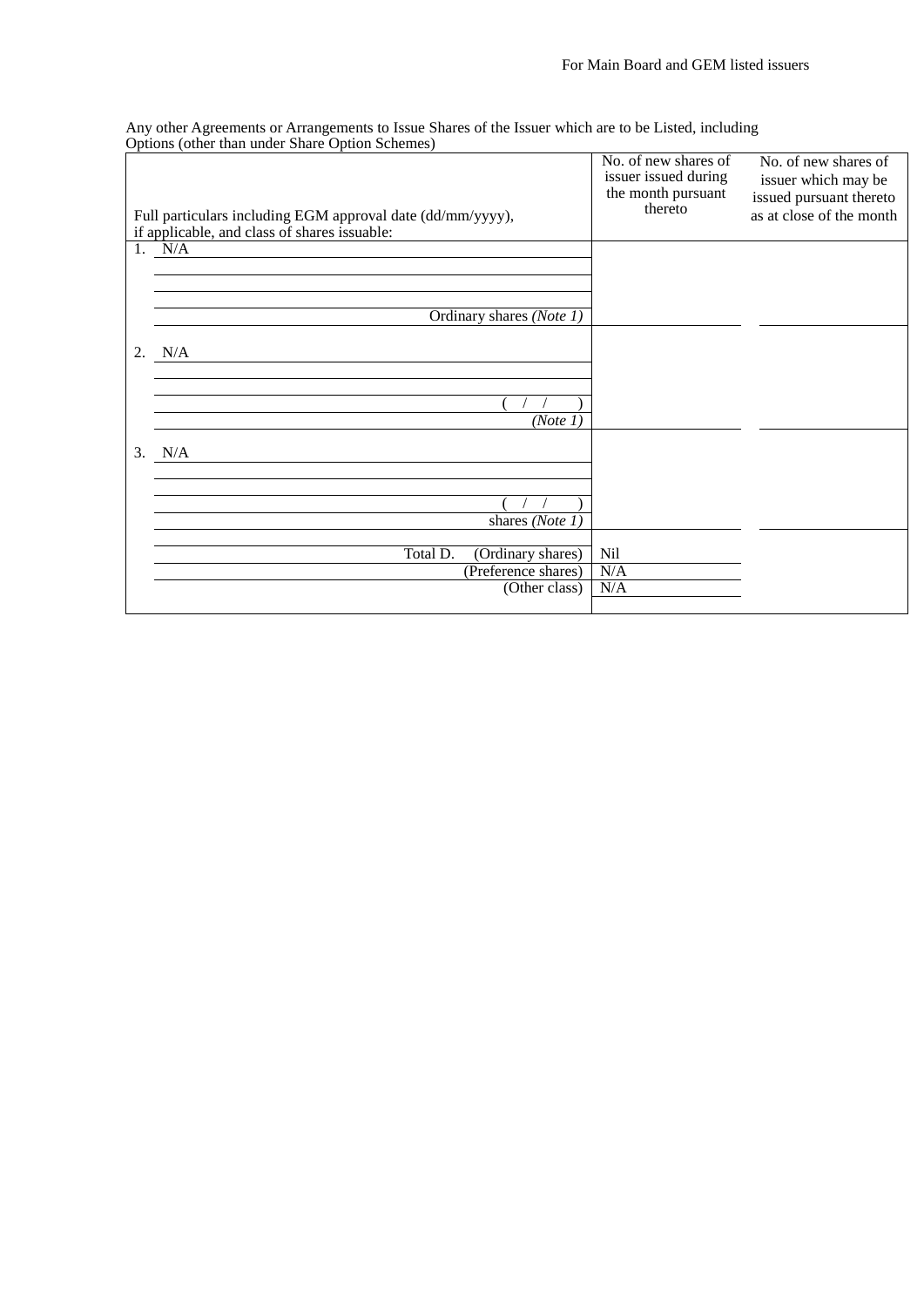Other Movements in Issued Share Capital

|    |               |            |                   |                                           |                                                    | No. of new shares of<br>issuer issued during<br>the month pursuant<br>thereto | No. of<br>new<br>shares of<br>issuer<br>which<br>may be<br>issued<br>pursuant<br>thereto as<br>at close of |
|----|---------------|------------|-------------------|-------------------------------------------|----------------------------------------------------|-------------------------------------------------------------------------------|------------------------------------------------------------------------------------------------------------|
|    | Type of Issue |            |                   |                                           |                                                    |                                                                               | the month                                                                                                  |
|    |               |            |                   | Class of shares issuable<br>(Note 1)      |                                                    |                                                                               |                                                                                                            |
| 1. | Rights issue  | At price : | State<br>currency | Issue and allotment<br>date: (dd/mm/yyyy) | $($ / $/$ )                                        |                                                                               |                                                                                                            |
|    |               |            |                   | EGM approval date:<br>(dd/mm/yyyy)        | ( / / )                                            |                                                                               |                                                                                                            |
|    |               |            |                   |                                           |                                                    | N/A                                                                           |                                                                                                            |
|    |               |            |                   | Class of shares issuable<br>(Note 1)      |                                                    |                                                                               |                                                                                                            |
| 2. | Open offer    | At price:  | State<br>currency | Issue and allotment<br>date: (dd/mm/yyyy) | $(\hspace{.1cm}/\hspace{.1cm}/\hspace{.1cm})$      |                                                                               |                                                                                                            |
|    |               |            |                   | EGM approval date:<br>(dd/mm/yyyy)        | $($ / $/$ )                                        |                                                                               |                                                                                                            |
|    |               |            |                   |                                           |                                                    | N/A                                                                           |                                                                                                            |
|    |               |            |                   | Class of shares issuable<br>(Note 1)      |                                                    |                                                                               |                                                                                                            |
| 3. | Placing       | At price:  | State<br>currency | Issue and allotment<br>date: (dd/mm/yyyy) | $($ / $/$ )                                        |                                                                               |                                                                                                            |
|    |               |            |                   | EGM approval date:<br>(dd/mm/yyyy)        | $(\hspace{.1cm} / \hspace{.1cm} / \hspace{.1cm} )$ |                                                                               |                                                                                                            |
|    |               |            |                   |                                           |                                                    | N/A                                                                           |                                                                                                            |
|    |               |            |                   | Class of shares issuable<br>(Note 1)      |                                                    |                                                                               |                                                                                                            |
| 4. | Bonus issue   |            |                   | Issue and allotment<br>date: (dd/mm/yyyy) | $($ / $/$ )                                        |                                                                               |                                                                                                            |
|    |               |            |                   | EGM approval date:<br>(dd/mm/yyyy)        | $($ / $/$ )                                        |                                                                               |                                                                                                            |
|    |               |            |                   |                                           |                                                    | N/A                                                                           |                                                                                                            |
|    |               |            |                   |                                           |                                                    |                                                                               |                                                                                                            |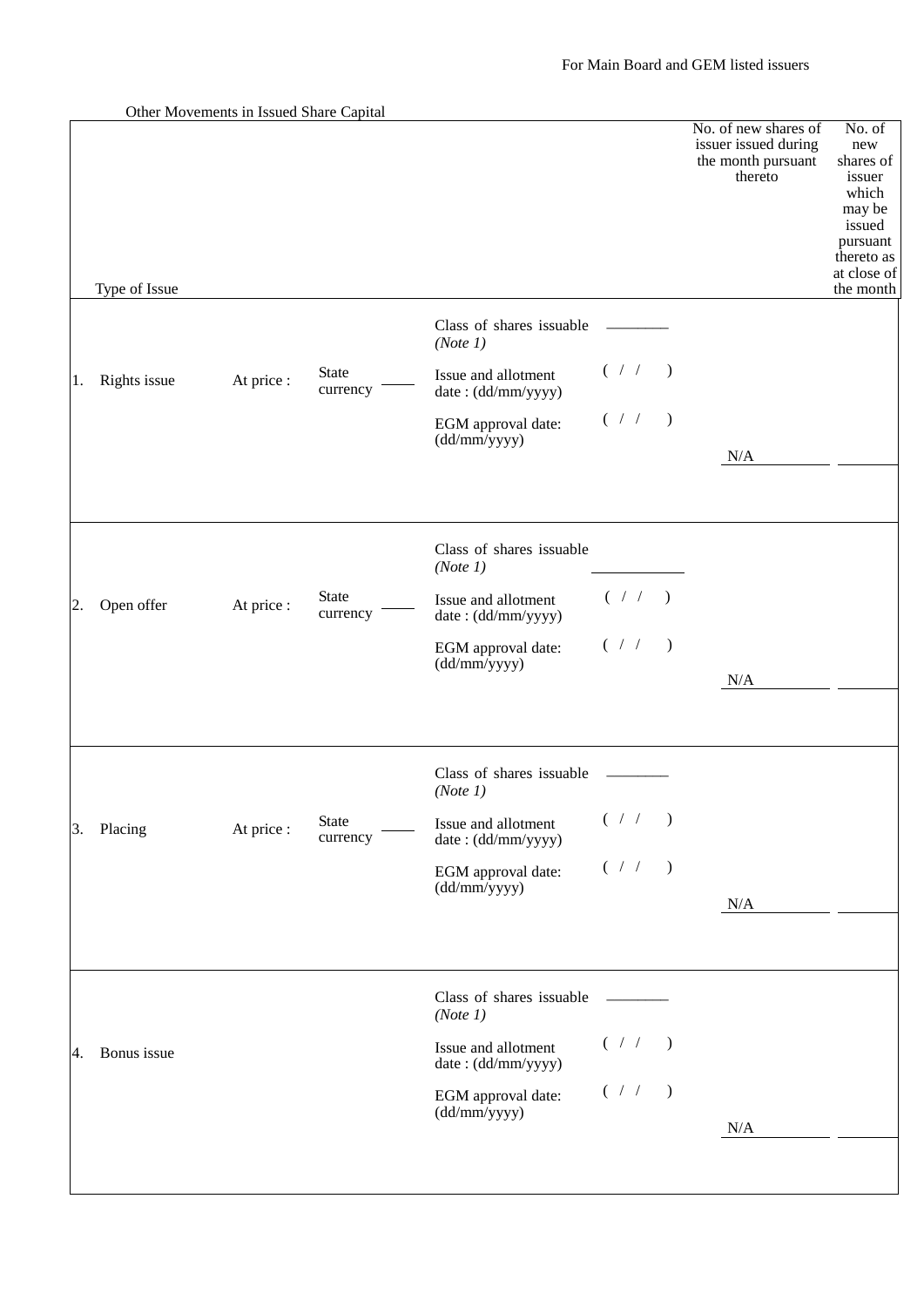### For Main Board and GEM listed issuers

|               | No. of new shares of | No. of      |
|---------------|----------------------|-------------|
|               | issuer issued during | new         |
|               | the month pursuant   | shares of   |
|               | thereto              | issuer      |
|               |                      | which       |
|               |                      | may be      |
|               |                      | issued      |
|               |                      | pursuant    |
|               |                      | thereto as  |
|               |                      | at close of |
| Type of Issue |                      | the month   |

| 5. | Scrip dividend                 | At price : | <b>State</b><br>currency - | Class of shares issuable<br>(Note 1)<br>Issue and allotment<br>date: (dd/mm/yyyy) | $($ / $/$ ) |         |     |  |
|----|--------------------------------|------------|----------------------------|-----------------------------------------------------------------------------------|-------------|---------|-----|--|
|    |                                |            |                            | EGM approval date:<br>(dd/mm/yyyy)                                                | $($ / $/$ ) |         | N/A |  |
|    |                                |            |                            | Class<br>of<br>shares<br>repurchased (Note 1)                                     |             |         |     |  |
| 6. | Repurchase of<br>shares        |            |                            | Cancellation date:<br>(dd/mm/yyyy)                                                | (1/2)       |         |     |  |
|    |                                |            |                            | EGM approval date:<br>(dd/mm/yyyy)                                                | (1/2)       |         | N/A |  |
|    |                                |            |                            | Class<br>of<br>shares<br>redeemed (Note 1)                                        |             |         |     |  |
| 7. | Redemption of<br>shares        |            |                            | Redemption date:<br>(dd/mm/yyyy)                                                  | $($ / $/$ ) |         |     |  |
|    |                                |            |                            | EGM approval date:<br>(dd/mm/yyyy)                                                | ( / / )     |         | N/A |  |
|    |                                |            |                            | Class of shares issuable<br>(Note 1)                                              |             |         |     |  |
| 8. | Consideration issue At price : |            | State<br>currency -        | Issue and allotment<br>date: (dd/mm/yyyy)                                         | (  / / )    |         |     |  |
|    |                                |            |                            | EGM approval date:<br>(dd/mm/yyyy)                                                | $($ / /     | $\big)$ | N/A |  |
|    |                                |            |                            |                                                                                   |             |         |     |  |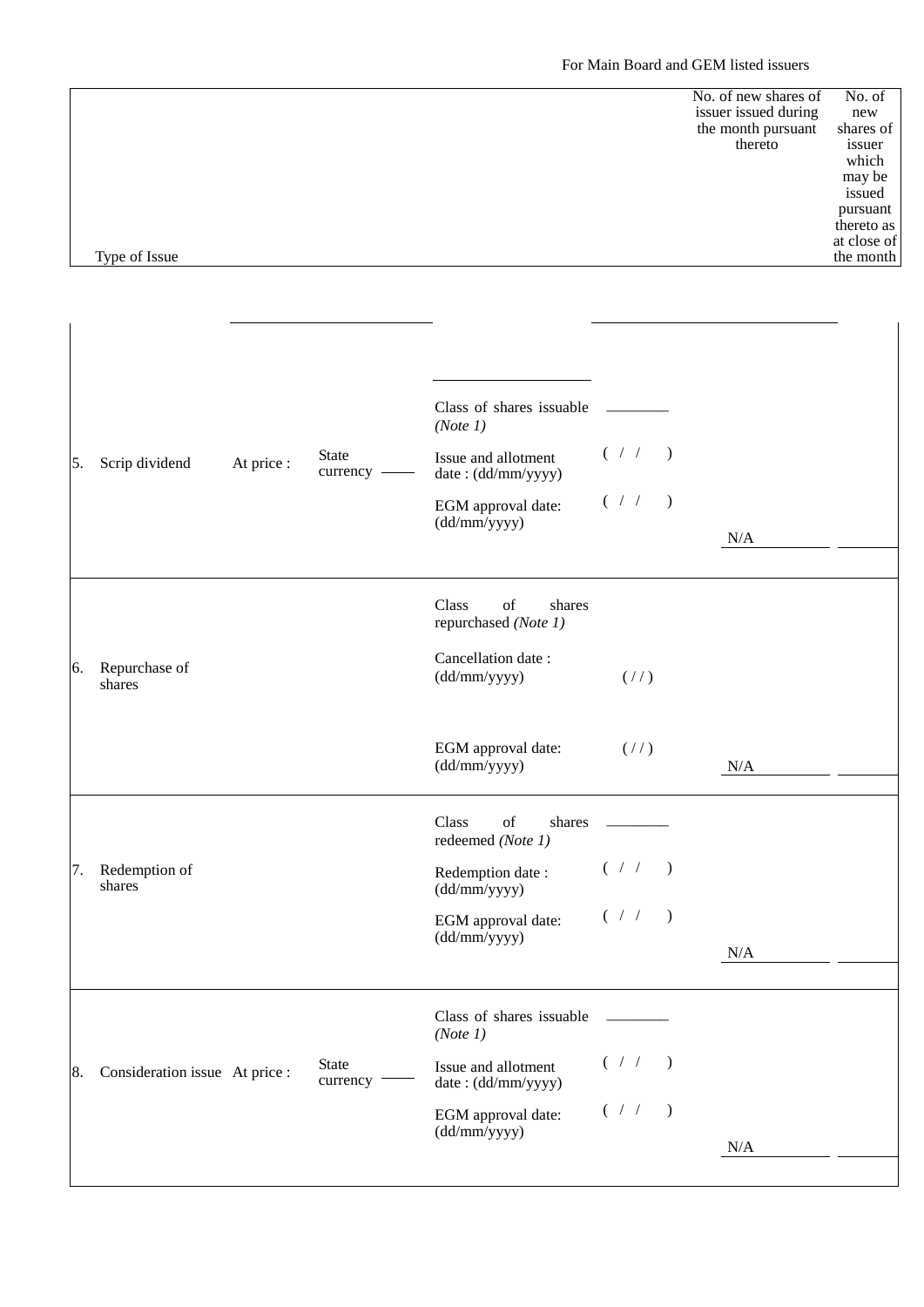For Main Board and GEM listed issuers

|    | Type of Issue                                                                                     |            |                                     |                                           |                                                  |               | No. of new shares of<br>issuer issued during<br>the month pursuant<br>thereto | No. of<br>new<br>shares of<br>issuer<br>which<br>may be<br>issued<br>pursuant<br>thereto as<br>at close of<br>the month |
|----|---------------------------------------------------------------------------------------------------|------------|-------------------------------------|-------------------------------------------|--------------------------------------------------|---------------|-------------------------------------------------------------------------------|-------------------------------------------------------------------------------------------------------------------------|
|    |                                                                                                   |            |                                     | Class of shares issuable<br>(Note 1)      |                                                  |               |                                                                               |                                                                                                                         |
| 9. | Capital<br>reorganisation                                                                         |            |                                     | Issue and allotment<br>date: (dd/mm/yyyy) | $($ / $/$ )                                      |               |                                                                               |                                                                                                                         |
|    |                                                                                                   |            |                                     | EGM approval date:<br>(dd/mm/yyyy)        | ( / / )                                          |               | N/A                                                                           |                                                                                                                         |
|    | 10. Other<br>Issuance of new<br>shares pursuant to<br>the exercise of<br>Over-Allotment<br>Option | At price : | <b>State</b><br>currency -<br>(HKD) | Class of shares issuable<br>(Note 1)      | Ordinary<br><b>Shares</b>                        |               |                                                                               |                                                                                                                         |
|    |                                                                                                   |            |                                     | Issue and allotment<br>date: (dd/mm/yyyy) | $($ / $/$ )                                      |               |                                                                               |                                                                                                                         |
|    |                                                                                                   |            |                                     | EGM approval date:<br>(dd/mm/yyyy)        | $($ / $/$                                        | $\rightarrow$ | N/A                                                                           |                                                                                                                         |
|    |                                                                                                   |            |                                     | Total E.                                  | (Ordinary shares) N/A<br>(Preference shares) N/A |               | (Other class) $\overline{N/A}$                                                |                                                                                                                         |

| Total increase / (decrease) in ordinary shares during the month (i.e. Total of A to E):                          | $\perp$ | 151,000 |  |  |  |
|------------------------------------------------------------------------------------------------------------------|---------|---------|--|--|--|
|                                                                                                                  | (2)     | N/A     |  |  |  |
| Total increase / (decrease) in preference shares during the month (i.e. Total of A to E):                        |         | N/A     |  |  |  |
| Total increase / (decrease) in other classes of shares during the month (i.e. Total of A to E):                  |         | N/A     |  |  |  |
| (These figures should be the same as the relevant figures under II above ("Movements in Issued Share Capital").) |         |         |  |  |  |